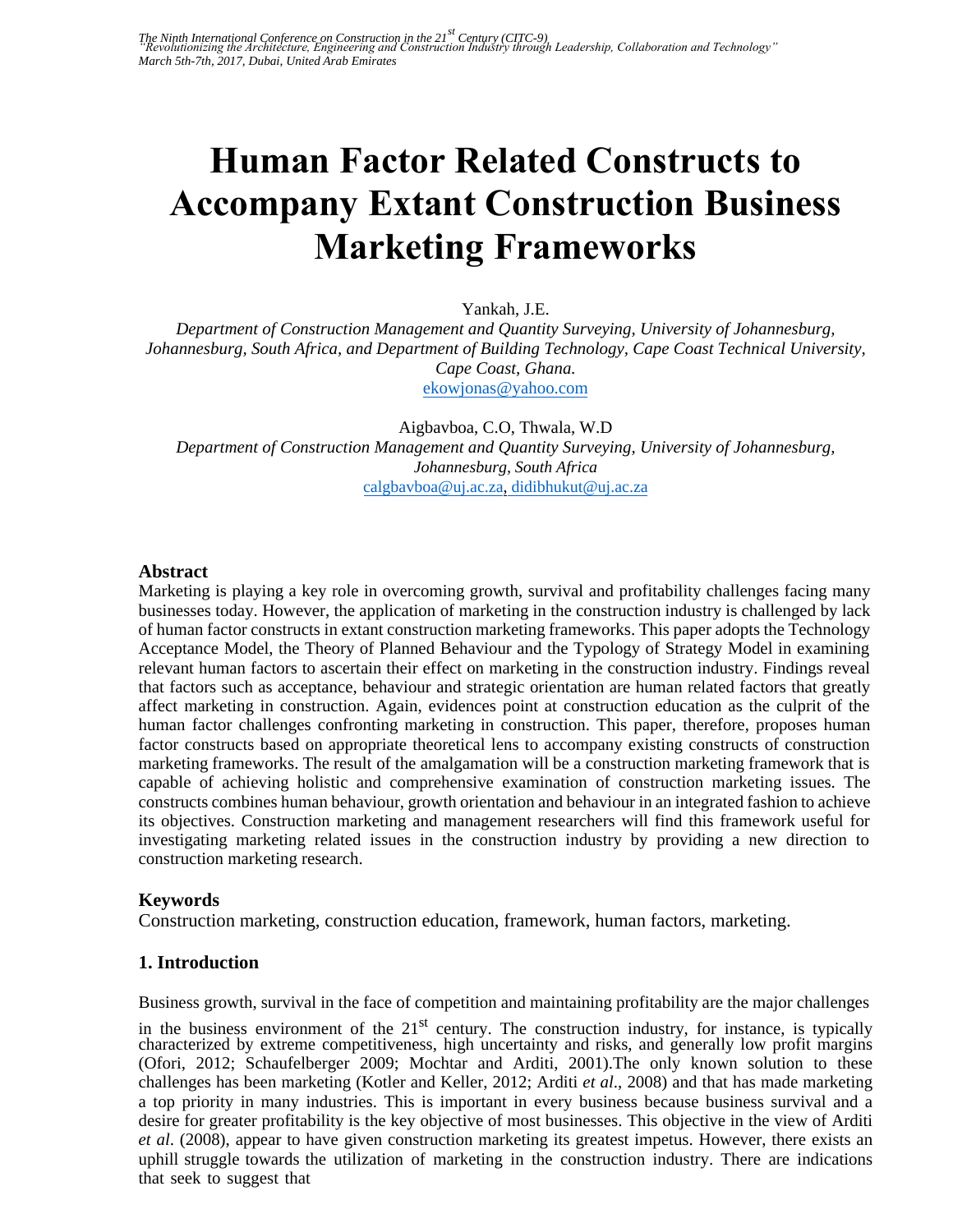human factors in construction are directly and indirectly the heart of the problem.

#### **1.1 Human Factor, Construction Marketing and the antecedent**

The application of marketing in the construction industry has not seen any marked improvement for many decades. Notable among the reasons for this situation is the continuous reliance on general marketing models by the construction industry. Arditi *et al*. (2008) contends that mainstream marketing, which was mostly developed for the manufacturing industry, provides little help to the construction industry. The reason for this lies in the difficulty with which general marketing principles can be applied in the construction industry. Arditi and Davis (1988) and Peck (1994) highlighted the difficulties of applying traditional marketing techniques in the construction industry due to the peculiarities of the industry. It has been argued that the way marketing is used in the construction industry needs serious improvement (Arditi 1985; Arditi and Mochtar 2000), in order to produce beneficial results. These stance are motivated by the widely accepted view that the distinctive business environment of construction makes the assumption that marketing approaches used in other commercial settings will necessarily work in the industry inappropriate (Morgan, 1990).

To overcome these difficulties Smyth (1999) proposes the application of a combination of existing marketing theories from industries, which share one or more characteristics with the construction industry. Winter and Preece (2000) also share the opinion that a combination of marketing theories would be appropriate for the industry. The authors recommend a combination of industrial and service marketing theories to construction. It appears the existence of such frameworks have not provided an end to the problem. The marriage of both industrial and service marketing theories have resulted in some construction marketing frameworks, yet their utilization in the construction industry continuous to remain an uphill struggle with little to no success.

A subtle factor that has escaped the attention of construction marketing researchers is the focus of construction education (Yankah *et al.,* 2016) and the effect it has on human factors on marketing in construction (Yankah *et al*., 2017). The human factor challenges that confront marketing in construction includes: reluctance to adoption and integration of marketing in construction businesses, misconceptions and misperceptions and lack of understanding about marketing in construction, beliefs in the industry, lack of in house marketing expertise, marketing resource constraints and engineers' paradigm (Yankah *et al*., 2017). All of these challenges can be traced back to construction education as the cause.

In their study Hardy and Davies (1984) found that many construction firms exhibit an indifference attitude to marketing. Yisa *et al.* (1996) also notes that marketing, the science and business philosophy is taught as a serious subject to the cream of business managers and other professionals. Yisa *et al*. (1995) further noted that comparing to other construction management functions such as estimating, scheduling and cost control, literature on marketing in construction is very sparse. This, the authors believe is an indication that the industry's professionals are being educated without a systematic study of marketing which is an important aspect of management. Harris (1991) noted that professional education and training have always been streamlined and narrowed down to the production of highly scientifically trained professionals from the universities with little or no management training.

The net effect can be summed up by the import of the Social Cognitive Theory, which posits that:

―*Learning is largely an information-processing activity in which information about the structure of behaviour and about environmental events is transformed into symbolic representations that serves as guides for action*‖ (Bandura, 1989, p. 51). This undoubtedly explains the reasons for the indifference attitude to marketing in the construction industry, largely due to lack of knowledge about marketing. As a result construction professionals and their management team lack relevant marketing skills which are indispensable for effective implementation of marketing in construction business.

Construction business managers appear to be deficient in general management skills and marketing skills in particular. Preece *at al*. (2003:52) contends that in construction businesses ―… marketing is frequently carried out in a limited and fragmented fashion due to self-imposed constraints due to attitude and thinking, low levels of creativity, lack of management understanding…‖ This attitude is created by construction education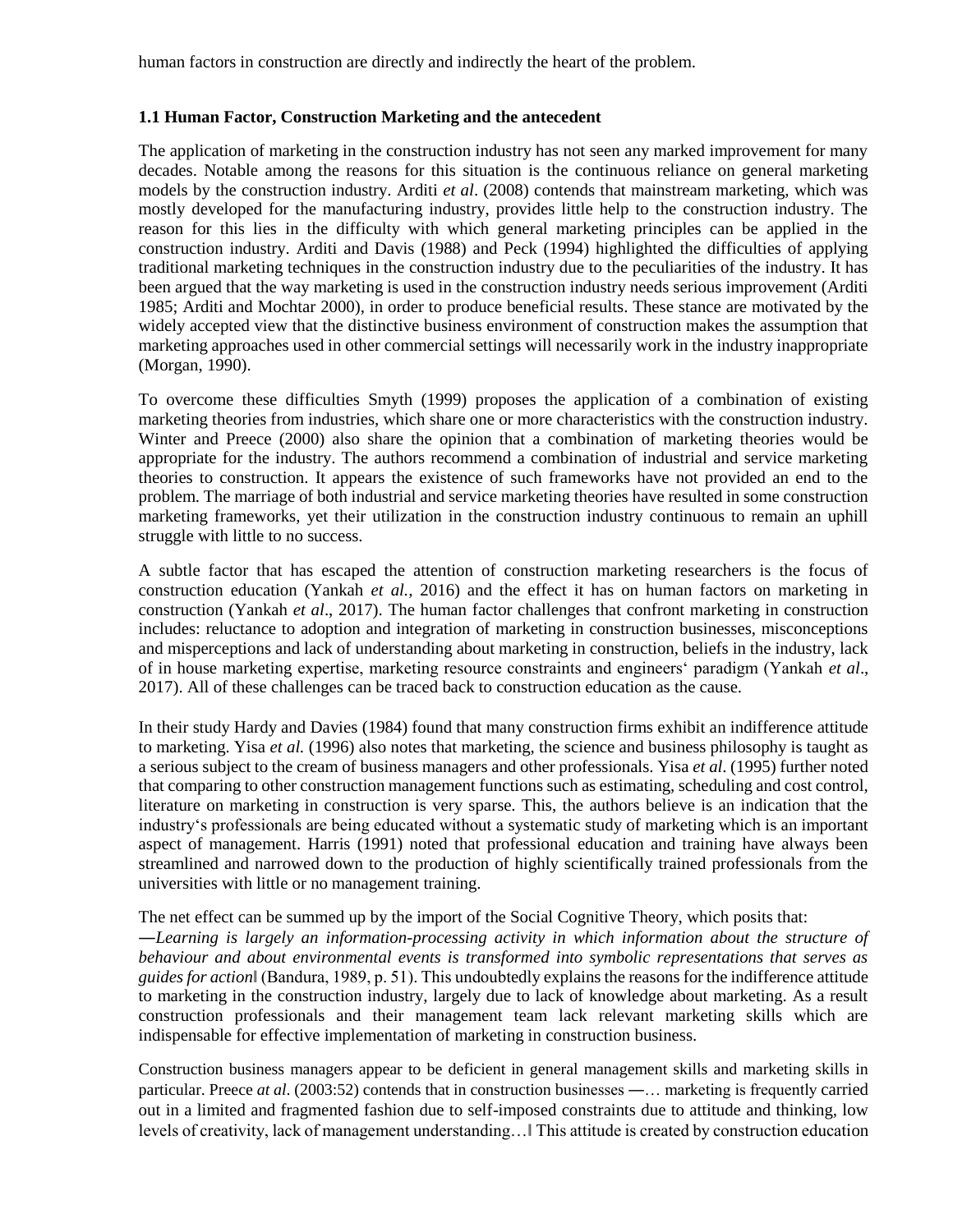as the Social Cognitive Theory advocates. This in the view of Pearce (1992) has created most popular belief in the industry that the most important part of the organization is the production side but not management of which marketing is a key component. As a result construction businesses turns to be good at looking for opportunities that fit their capabilities rather than adapting their capabilities to suit current and future market opportunities. It is therefore imperative for a framework for marketing of construction enterprise to capture relevant human factor constructs that can address the above issues.

# **2. Extant Construction Marketing Frameworks**

The search for construction marketing models did not yield many results. The few construction industry specific construction marketing frameworks are summarized in Table 1. It can be observed after a quick perusal of Table 1 that most of the models are more of a strategy for specific applications than a business management function. It appears there are only three of the models that treat marketing as a business management function (Yisa *et al*., 1996; McCaffer *et al*., 2013; Macnamara, 2002). These models have latent constructs such as analysis, planning, implementation and evaluation, as shown in Table 2. The presence of these elements of the models gives it the characteristic of a business management function. Lacks of human factor elements are noticeable in these frameworks.

| <b>Model/Framework</b> | <b>Constructs</b>      | <b>Conceptualizations</b>                           |
|------------------------|------------------------|-----------------------------------------------------|
| 1 The marketing        | Market trends          | It involves formulation of the business forecast    |
| process model          | <b>Market Analysis</b> | based on market analysis and market trends. Then    |
| McCaffer et al.,       | Company Analysis       | company analysis that provides information          |
| (2013)                 |                        | regarding the company's strength and weaknesses.    |
|                        |                        | The matching of the two exercises, results in a     |
|                        |                        | revised company policy.                             |
| 2 Marketing activity   | Costs                  | This model as an analytic decision support model.   |
| selection model        | <b>Benefits</b>        | It is a four-level Analytical Network Process       |
| (Polat and Donmez,     | <b>Risks</b>           | (ANP) model that can assist construction            |
| 2010)                  |                        | companies in prioritizing and thereby selecting the |
|                        |                        | marketing activities in which they should invest.   |
|                        |                        | The model is based on the Modified Marketing        |
|                        |                        | Mix theory.                                         |
| 3 Marketing of         | Analysis               | The model links the firm's marketing system,        |
| engineering            | Plan formulation       | from the marketing analysis and planning to         |
| consultancy            | Implementation         | implementation and monitoring, the business         |
| Macnamara (2002)       | Monitor and feedback   | environment, companywide, in the market place,      |
|                        |                        | and nationally/globally.<br>This is remarkable      |
|                        |                        | because marketing is basically the organization's   |
|                        |                        | interface with its environment.                     |
| 3 Marketing Positions  | Routinized             | The model identifies the six basic market           |
| (Smyth, 2000)          | Analytical             | positions.                                          |
|                        | Innovative             |                                                     |
| 4 Idealized            | Marketing mix          | The model compares marketing mix to                 |
| Conception of          | Relationship marketing | relationship marketing as the two main extremes     |
| Marketing theory       |                        | of construction marketing approach. It positions    |
| (Smyth, 2000)          |                        | construction businesses that focus on tangible      |
|                        |                        | products (eg. Building<br>components)<br>and        |

### **Table 1: Summary of Construction Marketing frameworks**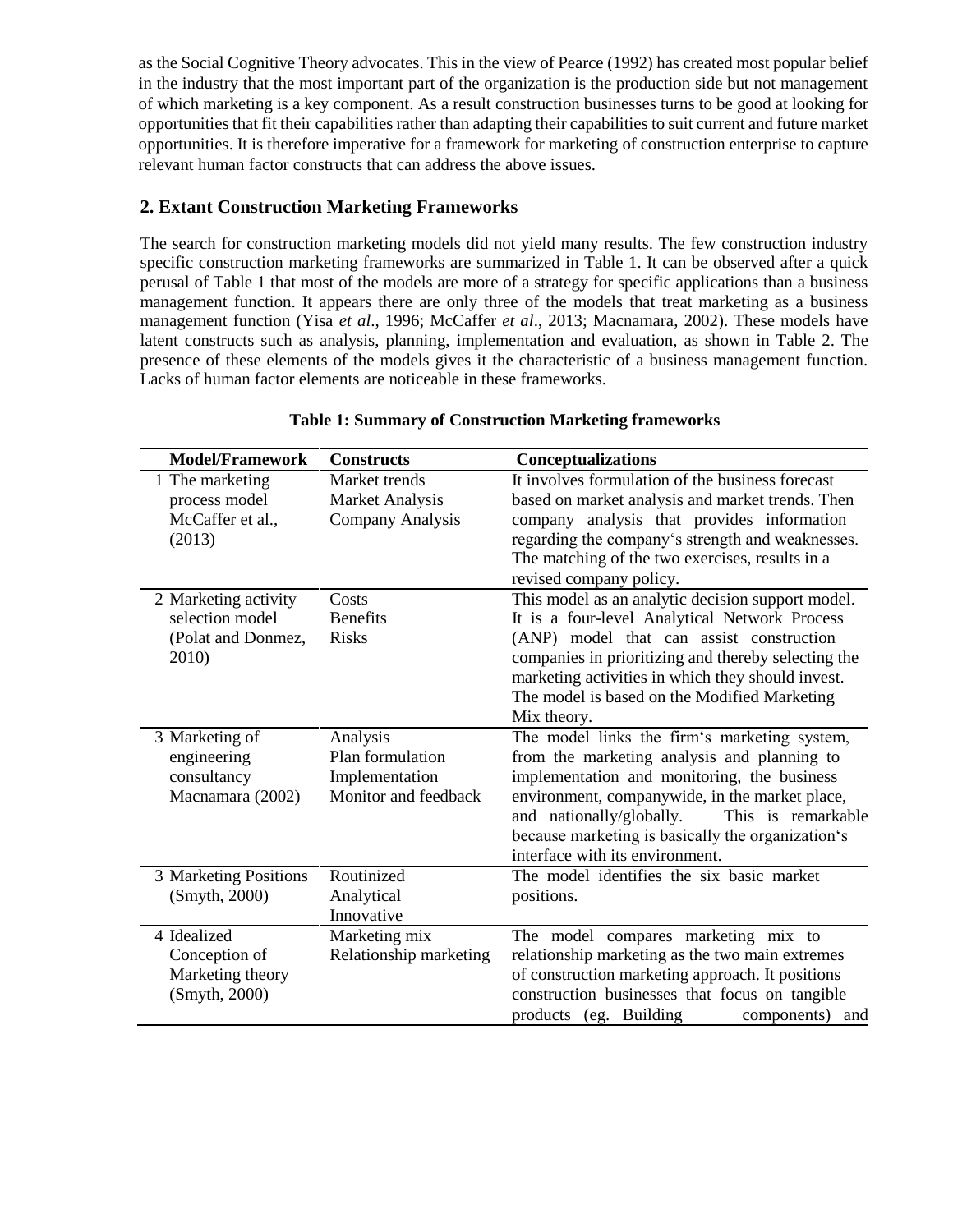|                        |                        | businesses that focus on intangible services (eg.   |  |
|------------------------|------------------------|-----------------------------------------------------|--|
|                        |                        | Contracting and consultant services) at two         |  |
|                        |                        | extremes with speculative house building business   |  |
|                        |                        | as possessing attributes of both extremes.          |  |
| 5 The relationship     | Perceived value        | The relationship marketing model, provides the,     |  |
| <b>Marketing Model</b> | Customer satisfaction  | _linkage between perceived value and resultant      |  |
| (Smyth, 2000)          | Relationship strength  | relationship profitability                          |  |
|                        | Relationship longevity |                                                     |  |
|                        | Relationship           |                                                     |  |
|                        | profitability          |                                                     |  |
| 6 Systems framework    | Planning               | Model aims at improving the effectiveness of the    |  |
| for marketing          | Marketing activities   | marketing function within the construction          |  |
| Yisa et al., (1996)    | Implementation         | enterprises. The model represents a clear and       |  |
|                        | Evaluation.            | practical approach for formulating, implementing    |  |
|                        |                        | and evaluating corporate marketing programmes.      |  |
| 7 Modified Marketing   | Product                | It is based on the 4P's Marketing Theory with an    |  |
| Mix Theory             | Price                  | extension for relationship marketing with the       |  |
| Judd (1987)            | Place                  | introduction of a fifth P- People. It achieves a    |  |
|                        | Promotion              | marriage of transactional and relationship theories |  |
|                        | People                 | by the addition of the fifth P. It addresses the    |  |
|                        |                        | relationship network peculiar to construction.      |  |
|                        |                        | There are 25 activities under the Five parameters.  |  |

#### **Source: Author's Literature Review**

#### **Table 2: Comparison of key constructs of construction marketing frameworks**

| Framework            | Macnamara (2002)     | MacCaffer et al. (2013) | Yisa et al. (1996)   |
|----------------------|----------------------|-------------------------|----------------------|
| Key model constructs | Analysis             | Market trends           | Planning             |
|                      | Plan formulation     | Market Analysis         | Marketing activities |
|                      | Implementation       | Company Analysis        | Implementation       |
|                      | Monitor and feedback |                         | Evaluation.          |
|                      |                      |                         |                      |

#### **Source: Author's Literature Review**

Since marketing is a business management function, its success depends largely on the human factor input. In construction, human factors can be a critical success factor or otherwise of marketing application in the management of construction businesses. The performance of analysis, planning, implementation and evaluation which are the key tenets of marketing in construction can greatly be affected by human factors required in performing those management processes (Preece *et al*., 2003). The human factors such as acceptance of marketing, behaviour of management and growth orientation of construction business are specific human factor issues that can affect marketing in construction.

# **3. Towards Human Factor Based Construction Marketing constructs**

#### **3.1 Human Factor Related issues in Construction Marketing**

A conceptual framework that can address the issues holistically must possess human factor attributes in addition to the usual management procedures. Kotler's (1984) definition of marketing as a human activity directed at satisfying needs and wants underscores the significant role of the human factors in evolved in construction business towards achieving the marketing objectives. It is therefore important for construction marketing models to include features such as acceptance of marketing as a necessary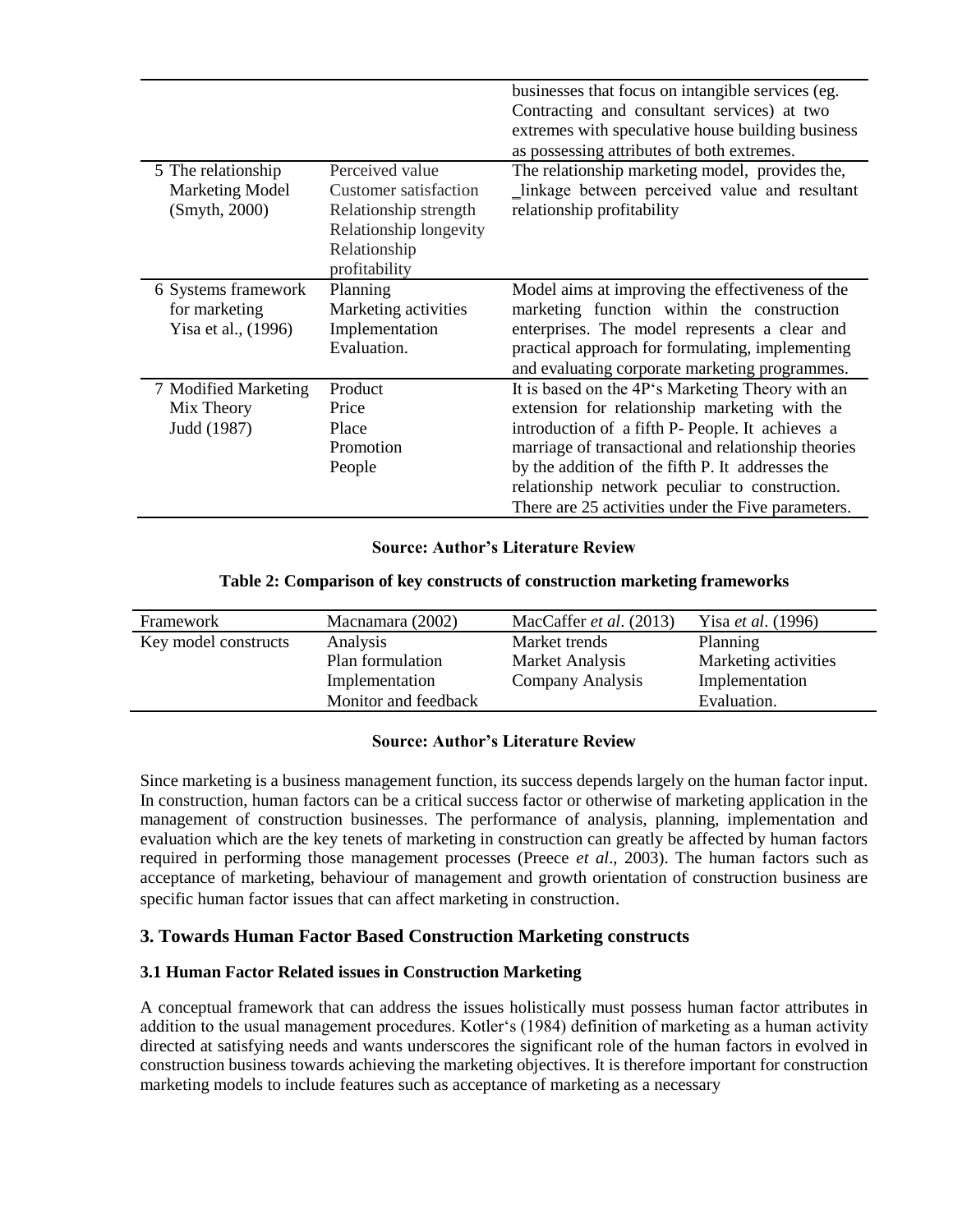business management functions by construction management team members, behaviour of construction members towards marketing and the strategic orientation of construction businesses.

This acceptance of marketing is influenced by the perceived usualness of marketing and the perceived ease of use of marketing (Venkatesh et al., 2003), as perceived by construction management team members. A favourable disposition of people in construction toward marketing will enhance its application. The Technology Acceptance Model (TAM) is a useful theoretical lens in this assessment. The need for acceptance construct in the framework is essential for a number of reasons. Notable amongst reasons is that marketing as s management function is at best considered as a new phenomenon and at worst it is considered not applicable. Pheng (1991) therefore observed that marketing has attracted only a little attention among construction contractors and professionals alike. Morgan and Bernicle (1991) noted that the U.K. construction industry has been slow in adopting marketing principles. This Morgan and Morgan (1990) believe is due to the fact that marketing is still a new phenomenon that is viewed with skepticism. This confirms that acceptance of marketing in construction is major human factor issue that cannot be overlooked in construction marketing frameworks.

Another human factor aspect that needs consideration in framework for marketing in construction is behaviour of construction manager and the people involved in construction which can also affects marketing of construction businesses. This is because the human (people involved in construction) needs to undertake activities (actions) that are necessary to satisfy needs and wants of customers. This further explains why the manager's behaviour is a critical success factor of marketing a construction business. Human behaviour is best explained within the Theory of Planned Behaviour.

A central factor in the Theory of Planned Behaviour is the individual's intention to perform a given behaviour. The theory, as outlined by Ajzen (1991), postulates three conceptually independent determinants of intention as a predictor of behaviour. The first is the attitude towards the behaviour which refers to the degree to which a person has a favourable or unfavourable evaluation or appraisal of the behaviour in question (Ajzen, 1991). The second predictor is the subjective norm which involves the perceived social pressure to perform or not to perform the behaviour. The third is the degree of perceived behavioural control which also entails the perceived ease or difficulty of performing the behaviour and is assumed to reflect past experience as well as anticipated impediments and obstacles (Ajzen, 1991).

Another area of greater concern is the strategic orientation of construction businesses. Owner/manager strategic intent has been proven to strongly affect the strategic intent of the overall firm. The owner/manager intent is conceptualized as *growth orientation*". "Growth *orientation*" therefore represents the owner/manager's strategic intent of expanding the firm. This provides a more accurate representation of the owner's intent to grow and expand the firm rapidly or slowly. Firms with high levels of growth orientation have moreover been proven to be more successful in achieving actual firm growth than those with low levels of firm growth orientation (Bradley et al., 2011; Wiklund & Shepard, 2003).

Firm growth orientation is measured in accordance with Miles and Snow's Typology of Strategy (1978) and the measures are mostly adopted from Gundry & Welsh (2001). The statements had previously been referred to as the —Implementable attributes of planned growthl (Gundry & Welsh, 2001). The statements measure the owner/manager's intent for firm growth orientation through 15 statements. However, in a study by Smedley (2014), instead of one single construct of 15 factors, factor analysis divided the 15 factors into four different dimensions as: market expansion, technological change, search for financing, and organizational development.

The strategic choices of businesses are greatly influenced by its owners and managers (Bell et al., 2004; Havnes & Senneseth, 2001) who interpret the ever-altering external environment and implement actions accordingly (Håkansson & Snehota, 2006; Singh et al., 2008). According to Havnes & Senneseth (2001), the growth rate of businesses is highly dependent on the intentions of the owner. Businesses with the intent to grow and expand tend to adopt marketing as a way of overcoming the challenges of unforgiving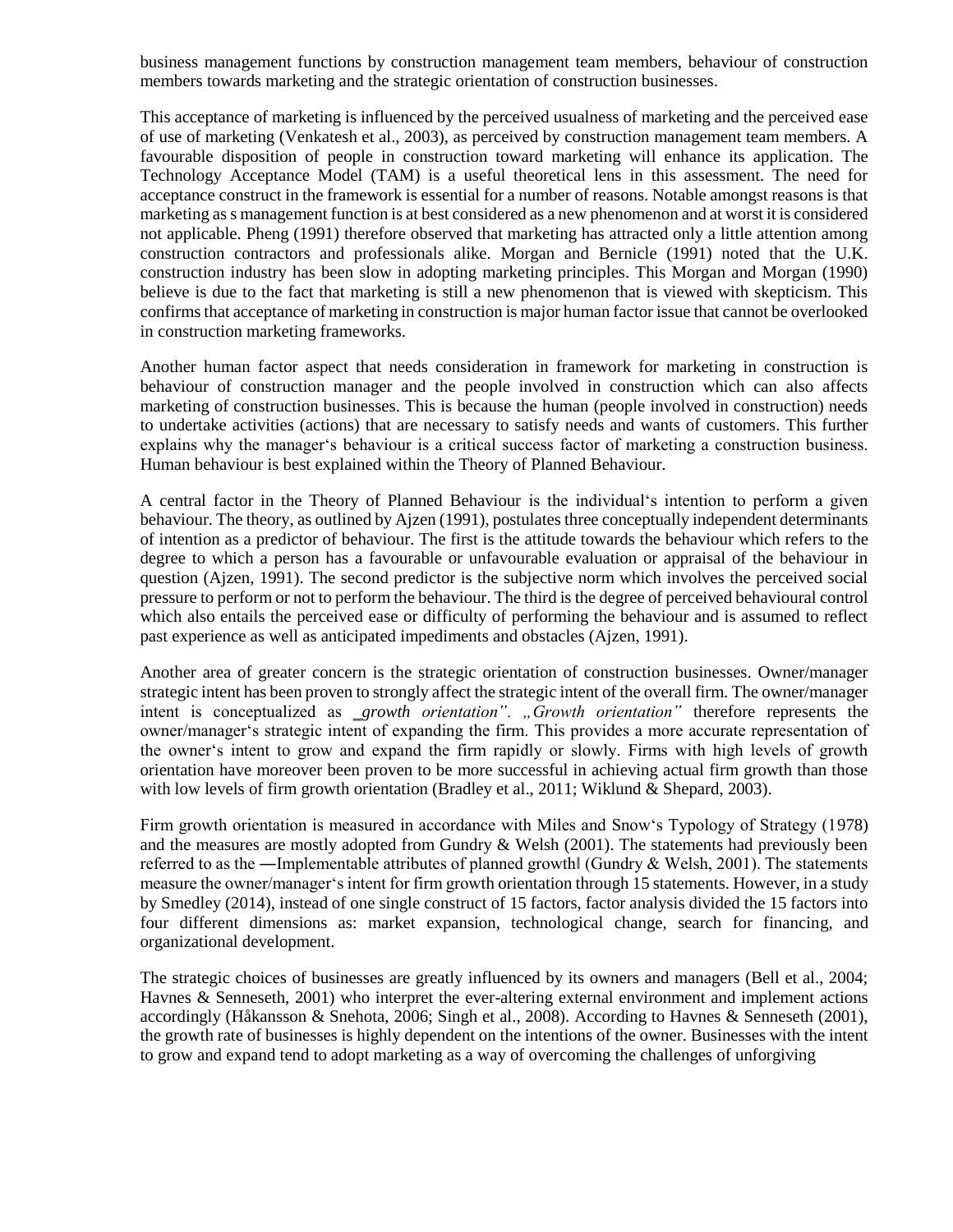economic environment, which in turn leads them to substantially more rapid growth. This is confirmed by the argument by Kotler and Keller (2012:3) that: *financial success often depends on marketing ability"*. This conveys an idea that business functions such as finance, operations, accounting and others are important but marketing is key to survival of the business enterprise (Kotler and keller, 2012).

The authors justify this saying that the other business functions: *won"t really matter without sufficient* demand for products and services so the firm can make a profit. (Kotler and Keller, 2012:3). This implies that construction business management functions such as estimating, scheduling, operations, production, cost control, quality control among others, which appears to be the most important construction management functions will not matter without sufficient demand for construction product and services the business has to offer. This is indispensable to enhancing construction business survival, growth and profitability, in order for the business set-up to stay in business.

This explains why construction businesses constantly seek ways to outbid their competitors and explore new and/or less crowded areas of construction that may provide more jobs and higher profits. To achieve that objectives marketing may help construction companies to differentiate themselves from their competitors, cultivate and/or keep clients, and thereby create competitive advantage (Kotler and Keller, 2012; Arditi *et al.* 2008; Chen and Mohamed 2008)

#### **4. Constructs for Human Factor based framework**

Human factor based conceptual framework should incorporate human factor based constructs that can introduce human factor issues that has potential to affect the marketing management of construction business. In Tables 3, a summary of the human factor aspects and their respective constructs that measure the particular human factor is given. Table 3 further indicates the theoretical foundations for the human factors and the relevant citations. The three human factor issues when combined with the constructs in existing construction marketing framework, the resultant human factor based framework will provide a holistic and comprehensive framework capable of dealing with challenges with marketing in the construction industry.

The existing framework has many components such as analysis, plan formulation, implementation, monitor and feedback (Evaluation). These are procedures that lack human factor input needed for their performance. These must therefore be combined with the human factor constructs in studying issues that relate to marketing as a management function in the operations of a construction business enterprise.

| Human<br>factor  | <b>Latent constructs</b>           | <b>Theoretical Foundation</b>      | <b>References</b> |
|------------------|------------------------------------|------------------------------------|-------------------|
| Acceptance       | Perceived usefulness of marketing  | <b>Technology Acceptance Model</b> | Venkatesh et al., |
|                  | Perceived ease of use of marketing |                                    | (2003).           |
| <b>Behaviour</b> | Attitude towards the behaviour     | Theory of Planned Behaviour        |                   |
|                  | Subjective norms                   |                                    | Ajzen, (1991)     |
|                  | Behavioural control                |                                    |                   |
| Strategic        | Market expansion                   | Theory of Typology of Strategy     | Miles and Snow    |
| Orientation      | Technological change               |                                    | (1978)            |
|                  | Search for financing               |                                    |                   |
|                  | Organizational development         |                                    |                   |

# **Table 3: Constructs for human factor based framework**

#### **Source: Author's Literature Review**

#### **5. Conclusions**

The human factors are critical to the success of marketing in construction particularly because of the peculiar nature of construction education that places little emphasis on management and marketing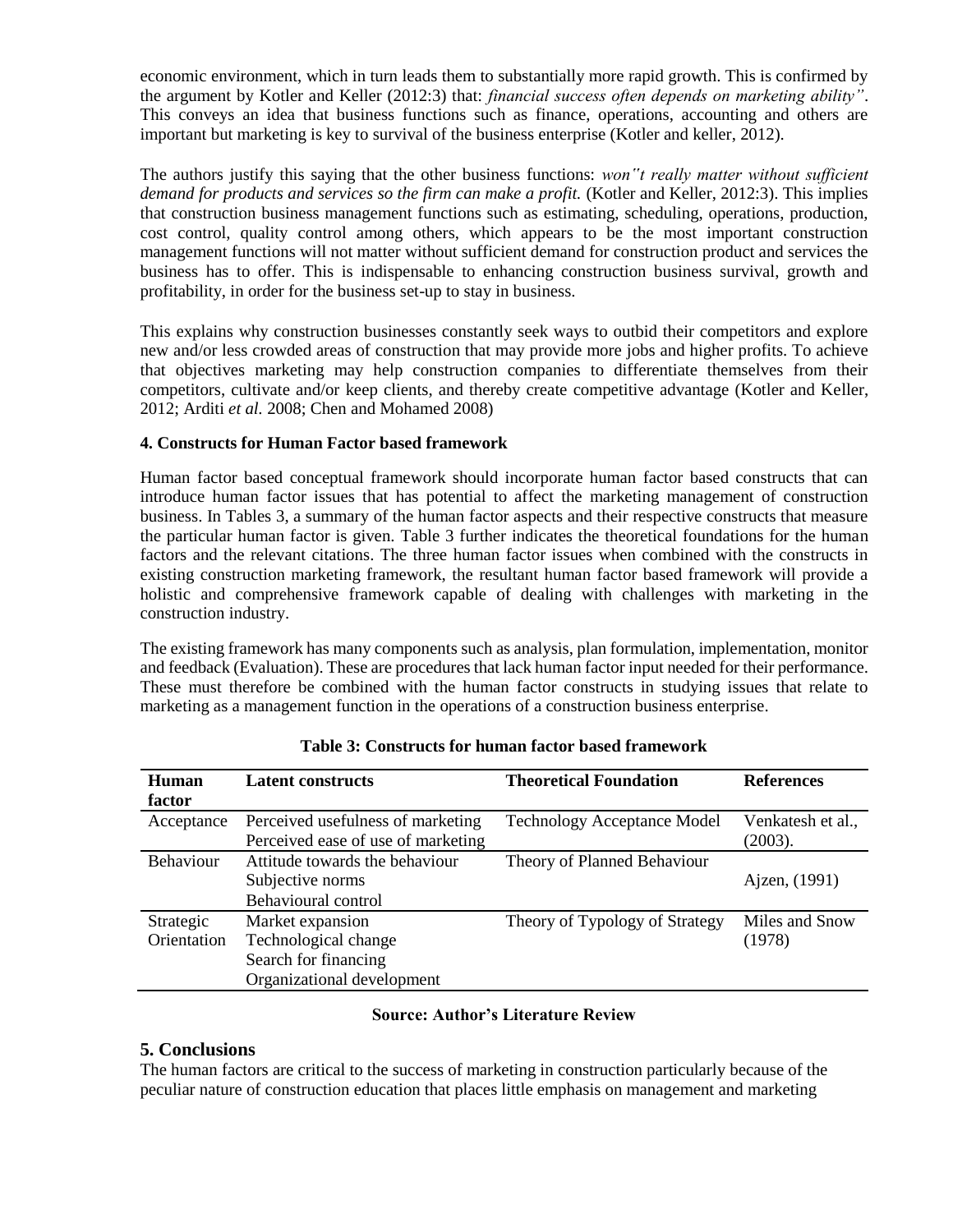management in particular. This directly or indirectly affect marketing in construction in diverse ways. The conspicuous effect are: reluctance to adoption and integration of marketing in construction businesses, misconceptions and misperceptions and lack of understanding about marketing in construction, beliefs in the industry that marketing is not applicable in construction, lack of in house marketing expertise to undertake marketing activities, marketing resource constraints and engineers' paradigm. However, extant construction marketing frameworks do not take into account these human factor issues that affect marketing. The constructs in extant construction marketing frameworks are essentially management procedures and processes. Human factor constructs are nonexistent in such frameworks.

This paper has identified three key constructs that are relevant to marketing issues in construction. The three constructs - acceptance, behaviour and strategic orientation - are useful in bridging the human factor gaps in extant construction marketing frameworks. The three constructs when combined with constructs in existing construction marketing frameworks will result in a holistic and comprehensive construction marketing framework, with wider coverage of marketing issues.

Future research must focus on development of integrated human factor based model for marketing of construction businesses. In particular, development of variables for measuring human factor latent constructs in construction marketing offers fruitful avenues for future research.

#### **References**

- Arditi, D. (1985) ―Construction productivity improvement.‖ *Journal Construction Engineering Management*, Vol. 111, No. 1, pp 1–14.
- Ajzen, I. (1991), ‗Theory of planned behavior', *Organizational Behavior and Human Processes,* Vol. 50, pp. 179–211
- Arditi, D., and Davis, L. (1988) ―Marketing of construction services.‖ *Journal of Management in Engineering,* Vol*.* 4, No. 4, pp 297–315.
- Arditi, D., and Mochtar, K. (2000). ―Trends in productivity improvement in the U.S. construction industry.‖ *Construction Management and Economics*, Vol. 18, No. 1, pp. 15–27.
- Arditi, D., Polat, G. and Makinde, S.A. (2008), ―Marketing Practices of U.S. Contractors‖, Journal of Management in Engineering, Vol. 24, No. 4, pp. 255 – 264.
- Bandura, A. (1986), *Social Foundations of Thought and Action: A Social Cognitive Theory,* Prentice Hall, Englewood Cliffs, IN.
- Bell, J., Crick, D., & Young, S. (2004). ―Small firm internationalization and business strategy an exploratory study of knowledge-intensive and traditional manufacturing firms in the UK *International Small business journal*, Vol. 22, No. 1, pp. 23-56.
- Bradley, S. W., Wiklund, J., & Shepherd, D. A. (2011). ―Swinging a double-edged sword: The effect of slack on entrepreneurial management and growth‖, *Journal of Business Venturing*, Vol. 26, No. 5, pp. 537-554.
- Chen, L. and Mohamed, S. (2008), ―Impact of the internal business environment on knowledge management within construction organizations‖, *Construction Innovation: Information, Process, Management* Vol. 8, No.1, pp. 61–81
- Gundry, L. K., & Welsch, H. P. (2001). —The ambitious entrepreneur: high growth strategies of women owned enterprises‖, *Journal of business venturing*, Vol. 16 No.5, pp. 453-470.
- Håkansson, H., & Snehota, I. (2006). ―No business is an island: the network concept of business strategy. *Scandinavian journal of management"*, Vol. 5, No. 3, pp. 187-200.
- Harris, F, McCaffer, R and Edum-Fortwe, F. (2013), *Morden construction Management*, 7<sup>th</sup> ed., Wiley Blackwell, London.
- Havnes, P. A., & Senneseth, K. (2001). ―A panel study of firm growth among SMEs in networks‖. *Small business economics*, Vol. 16, No. 4, pp. 293-302
- Judd, V. C. (1987). ―Differentiate with the 5th P: People.‖ *Industrial Marketing Management*, Vol.16, No. 4, Pp. 241–247.
- Kotler, P. and Armstrong, G (2012). *Principles of Marketing*. Pearson, London.